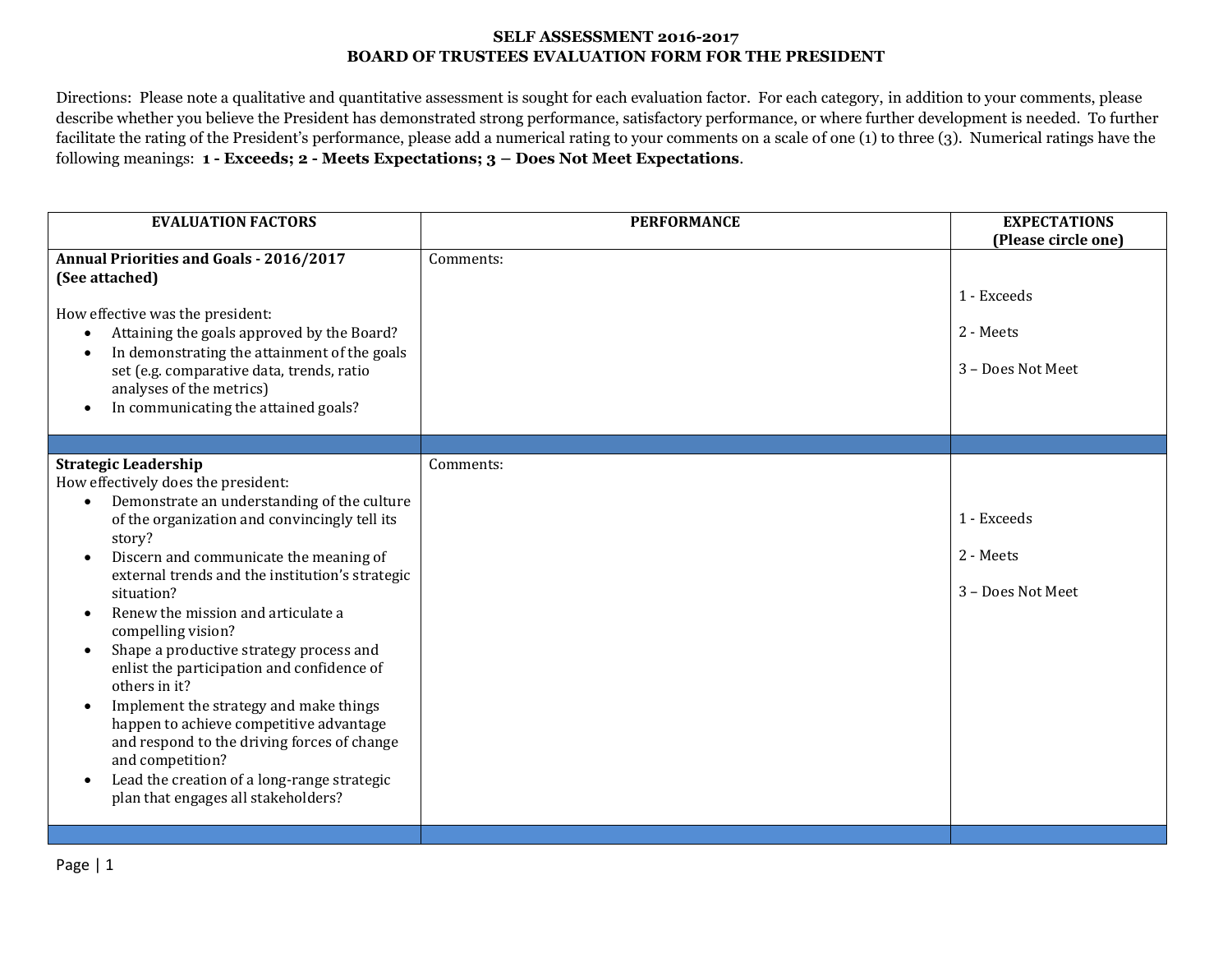| <b>Educational Leadership</b>                                                                                                                                                                                                                                                                                                                                                                                                                                                                                                                                                                                                                                                                                                                                                                                                                                                                                                                                                                                                                        | Comments: |                                               |
|------------------------------------------------------------------------------------------------------------------------------------------------------------------------------------------------------------------------------------------------------------------------------------------------------------------------------------------------------------------------------------------------------------------------------------------------------------------------------------------------------------------------------------------------------------------------------------------------------------------------------------------------------------------------------------------------------------------------------------------------------------------------------------------------------------------------------------------------------------------------------------------------------------------------------------------------------------------------------------------------------------------------------------------------------|-----------|-----------------------------------------------|
| How effectively does the president:<br>Propose educational directions and<br>$\bullet$<br>priorities that motivate others?<br>Assure academic quality by expecting the use<br>$\bullet$<br>of evidence to improve performance?<br>Mobilize resources to support educational<br>٠<br>programs?<br>Encourage and enable educational and<br>$\bullet$<br>curricular change and innovation?<br>Understand and participate in academic<br>$\bullet$<br>governance and collaborative decision-<br>making?<br>Attract and retain strong faculty?                                                                                                                                                                                                                                                                                                                                                                                                                                                                                                            |           | 1 - Exceeds<br>2 - Meets<br>3 - Does Not Meet |
|                                                                                                                                                                                                                                                                                                                                                                                                                                                                                                                                                                                                                                                                                                                                                                                                                                                                                                                                                                                                                                                      |           |                                               |
| <b>Organizational Management</b><br>How effectively does the president:<br>Manage - analyze, organize, plan, direct,<br>evaluate, renew - basic institutional<br>processes and resources (finances,<br>technology, human resources, facilities,<br>services, etc.)?<br>Create a sense of urgency and drive results<br>$\bullet$<br>in key performance areas such as<br>admissions, enrollment, retention, student<br>learning, fundraising, research, service,<br>finances, and facilities?<br>Set high standards and hold people<br>٠<br>responsible for results?<br>Make clear and timely decisions?<br>Make tough decisions?<br>Use analytical and creative thinking to solve<br>problems?<br>Plan for and manage crises? (e.g. anti-hazing)<br>$\bullet$<br>Attract, retain and develop talented<br>personnel?<br>Oversee a competent leadership team that<br>takes responsibility, sets and achieves goals<br>that advance the University's mission and<br>promotes a collegial attitude when engaging<br>key stakeholders (e.g. Board alumnae, | Comments: | 1 - Exceeds<br>2 - Meets<br>3 - Does Not Meet |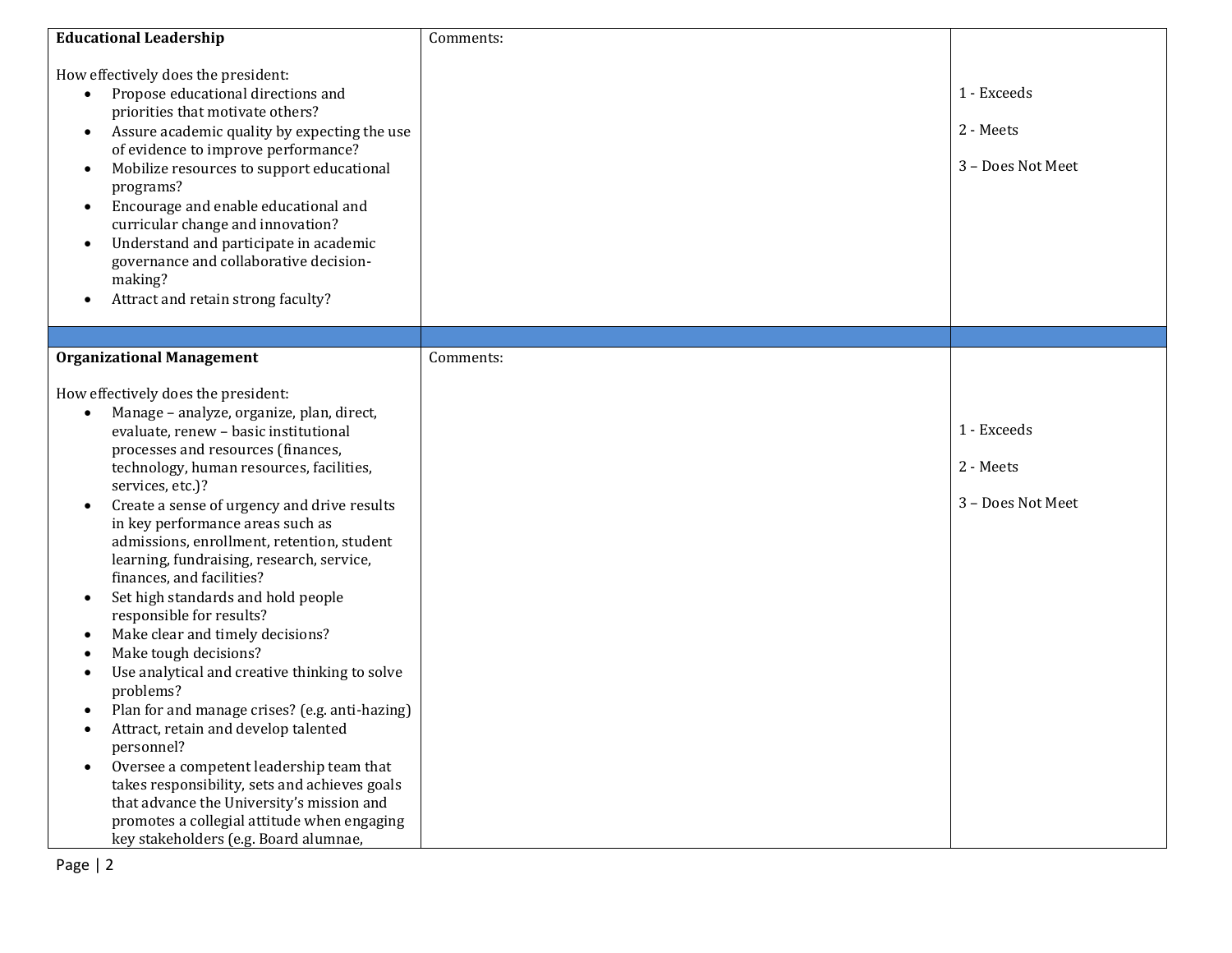| faculty, students, community)?                                                      |           |                   |
|-------------------------------------------------------------------------------------|-----------|-------------------|
|                                                                                     |           |                   |
|                                                                                     |           |                   |
| <b>Financial Management</b>                                                         | Comments: |                   |
| How effectively does the president:                                                 |           |                   |
| Understand and manage the organization's<br>$\bullet$                               |           |                   |
| financial dynamics, metrics and processes<br>(budgeting, costs, revenues, overhead, |           | 1 - Exceeds       |
| balances, and investments) and                                                      |           |                   |
| communicate financial realities to                                                  |           | 2 - Meets         |
| stakeholders?                                                                       |           |                   |
| Manage resources efficiently and build long-                                        |           | 3 - Does Not Meet |
| term financial equilibrium (create operating                                        |           |                   |
| balances, add revenues at a faster rate than                                        |           |                   |
| expenses, provide for depreciation, and                                             |           |                   |
| increase the purchasing power of the                                                |           |                   |
| endowment)?                                                                         |           |                   |
| Provide supervision of the University's<br>$\bullet$                                |           |                   |
| buildings, grounds and equipment and                                                |           |                   |
| ensuring appropriate communication and<br>approval for expenses that require Board  |           |                   |
| approval?                                                                           |           |                   |
| Fully inform and engage timely the Board on<br>$\bullet$                            |           |                   |
| fiscal matters impacting the University?                                            |           |                   |
| Promote informed decision making and<br>$\bullet$                                   |           |                   |
| facilitate timely discussion and delivery of                                        |           |                   |
| comprehensive information to the Board                                              |           |                   |
| around the formulation of a current and                                             |           |                   |
| multi-year budget that would include                                                |           |                   |
| recommendation from the administration                                              |           |                   |
| (e.g. collective bargaining, faculty, salary,                                       |           |                   |
| equity, athletics, legislative budget requests                                      |           |                   |
| (LBR) & FAMU-FSU College of Engineering)?                                           |           |                   |
|                                                                                     |           |                   |
| <b>Work Plan</b>                                                                    | Comments: |                   |
| How effectively does the president:                                                 |           |                   |
| Provide on-going and timely updates<br>$\bullet$                                    |           | 1 - Exceeds       |
| regarding the implementation, progress,                                             |           |                   |
| milestones achieved and concerns?                                                   |           | 2 - Meets         |
| Meet the goals established by the Board and<br>$\bullet$                            |           |                   |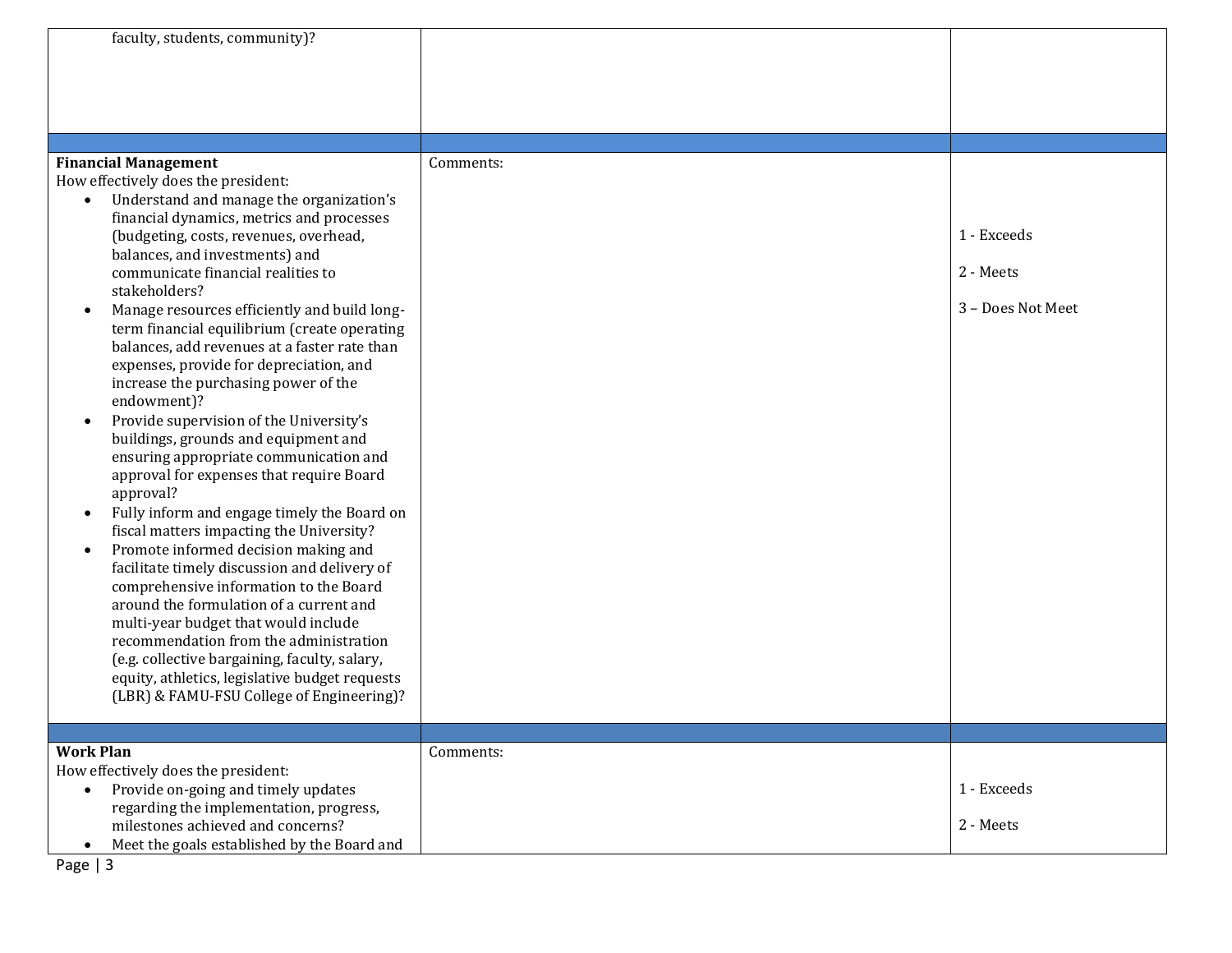| approved by the BOG?                                                                                                                                                                                                                                                                                                                                                                                                                                                                                                                                                                                                                                                                                                                                                                                         |                 | 3 - Does Not Meet                             |
|--------------------------------------------------------------------------------------------------------------------------------------------------------------------------------------------------------------------------------------------------------------------------------------------------------------------------------------------------------------------------------------------------------------------------------------------------------------------------------------------------------------------------------------------------------------------------------------------------------------------------------------------------------------------------------------------------------------------------------------------------------------------------------------------------------------|-----------------|-----------------------------------------------|
| <b>Fund Raising</b><br>How effectively does the president:<br>Lead and engage others in the fund-raising<br>$\bullet$<br>program?<br>Build relationships with major donors?<br>$\bullet$<br>Obtain gifts and grants relative to full<br>potential from individuals, alumni,<br>corporations and foundations?<br>Provide stewardship for gifts that have been<br>received?<br>Inform and engage the board appropriately?                                                                                                                                                                                                                                                                                                                                                                                      | Comments:       | 1 - Exceeds<br>2 - Meets<br>3 - Does Not Meet |
| <b>External Relations</b><br>How effectively does the president:<br>Build credibility and influence with external<br>$\bullet$<br>constituencies? (e.g. DSO, BOG, SACS, &<br>NCAA)<br>Provide leadership to local, regional and<br>$\bullet$<br>national higher education?<br>Increase the visibility and reputation of the<br>$\bullet$<br>institution in a manner that has a direct<br>correlation to attainment of performance<br>metrics associated with the University and<br>increases our standing within the SUS and<br>HBCU rankings?<br>Relate to alumni and gain their support?<br>Build credibility and influence with media?<br>Influence legislators and public officials?<br>Provide consensus building, focused<br>leadership on matters related to the<br>University and Board of Trustees? | Comments:<br>1) | 1 - Exceeds<br>2 - Meets<br>3 - Does Not Meet |
| <b>Internal Relations</b><br>How effectively does the president:<br>Develop a climate and programs that<br>$\bullet$<br>enhance diversity?<br>Interact with students and demonstrate<br>$\bullet$                                                                                                                                                                                                                                                                                                                                                                                                                                                                                                                                                                                                            | Comments:       | 1 - Exceeds<br>2 - Meets                      |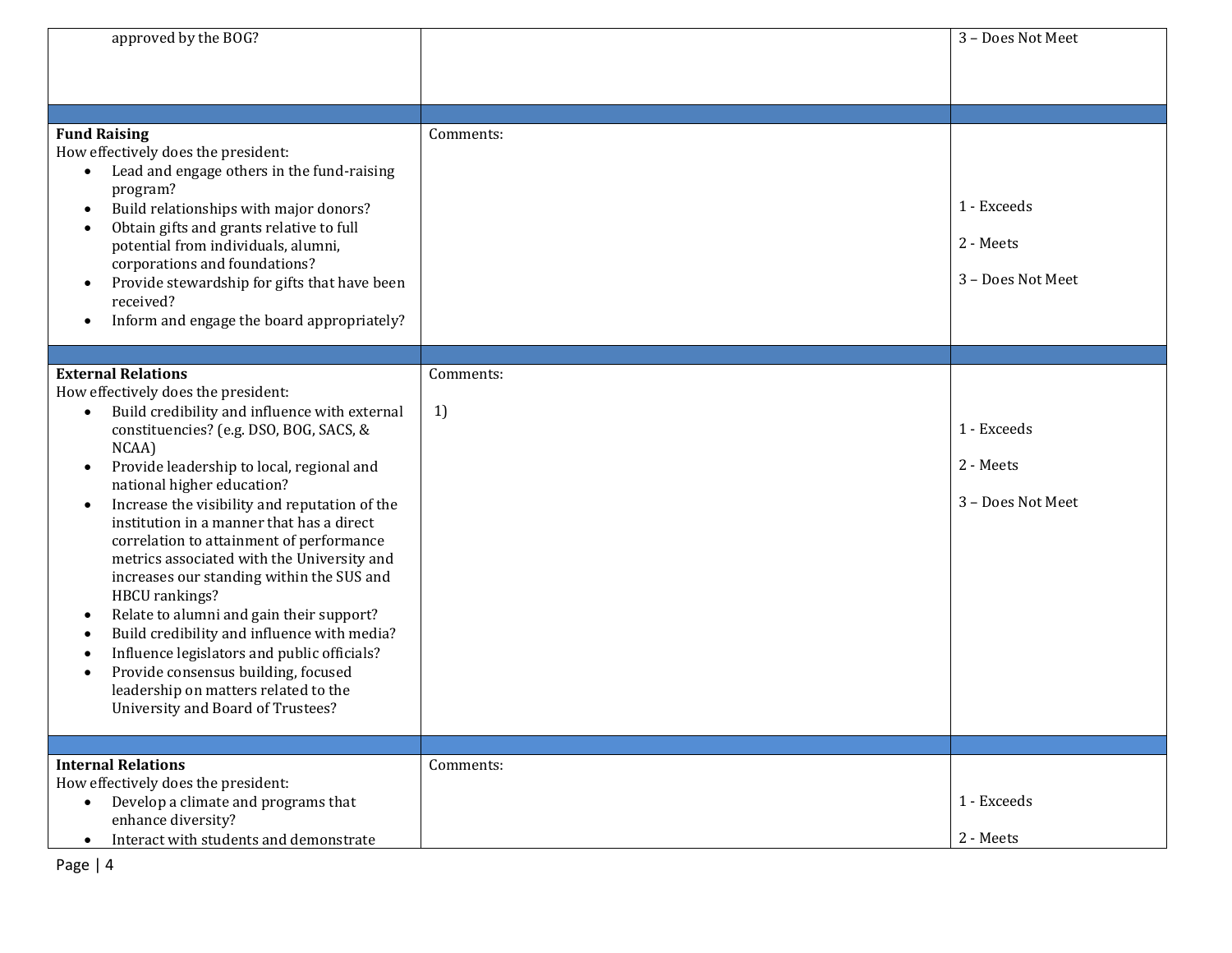| commitment to their welfare?<br>Work with the faculty to develop initiatives<br>$\bullet$<br>to advance their work and professional well-<br>being?<br>Work with the staff to create opportunities<br>$\bullet$<br>and resources to recognize their service and<br>enhance their development?<br>Ensure strong faculty and community<br>relations?                                                                                                                                                                                                                                                                                                                                                                                                                                                                                                                                                                                             | 3 - Does Not Meet                             |
|------------------------------------------------------------------------------------------------------------------------------------------------------------------------------------------------------------------------------------------------------------------------------------------------------------------------------------------------------------------------------------------------------------------------------------------------------------------------------------------------------------------------------------------------------------------------------------------------------------------------------------------------------------------------------------------------------------------------------------------------------------------------------------------------------------------------------------------------------------------------------------------------------------------------------------------------|-----------------------------------------------|
| <b>Board and Governance Relations</b>                                                                                                                                                                                                                                                                                                                                                                                                                                                                                                                                                                                                                                                                                                                                                                                                                                                                                                          |                                               |
| How effectively does the president:<br>Build the relationship with the board?<br>$\bullet$<br>Gain support from the board, especially on<br>$\bullet$<br>controversial issues?<br>Involve and call on the board to facilitate<br>$\bullet$<br>relationships for the president, especially in<br>fund-raising and community relations?<br>Develop a good working understanding of<br>$\bullet$<br>the board's, the administration's and the<br>faculty's respective roles in decision-<br>making?<br>Involve the board in strategy in productive<br>$\bullet$<br>and appropriate ways?<br>Focus the board's attention on issues related<br>$\bullet$<br>to the president's professional development<br>and personal welfare?<br>Focus the board's attention on decision-<br>$\bullet$<br>making and governance systems that need<br>improvement?<br>Administer the affairs of the University<br>consistent with the documented Board<br>policy? | 1 - Exceeds<br>2 - Meets<br>3 - Does Not Meet |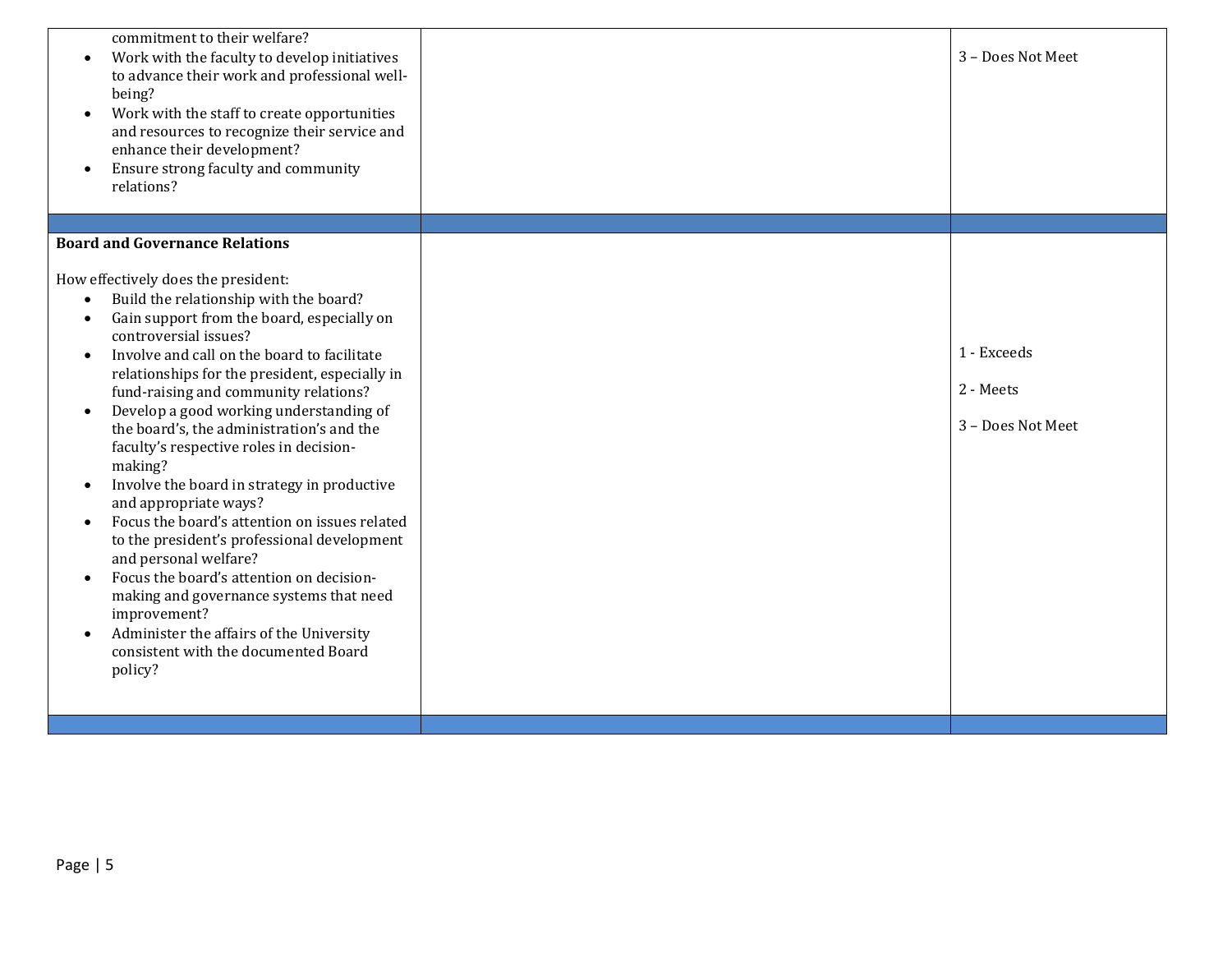| <b>EVALUATION FACTORS</b>                                                                                                                                                                                                                                                                                                                                                                                                                                                                                                                                                                                                                                                                                                                                                                    | <b>PERFORMANCE</b> | <b>EXPECTATIONS</b>                                                  |
|----------------------------------------------------------------------------------------------------------------------------------------------------------------------------------------------------------------------------------------------------------------------------------------------------------------------------------------------------------------------------------------------------------------------------------------------------------------------------------------------------------------------------------------------------------------------------------------------------------------------------------------------------------------------------------------------------------------------------------------------------------------------------------------------|--------------------|----------------------------------------------------------------------|
| <b>Personal Characteristics and Values</b><br>How effectively does the president:<br>Demonstrate persistence in reaching goals?<br>Lead change?<br>Use political skills to negotiate agreements,<br>create coalitions and build consensus?<br>Display interpersonal and people skills?<br>$\bullet$<br>Communicate clearly and convincingly in<br>various forms and contexts?<br>Show respect for others?<br>$\bullet$<br>Listen?<br>Examine and challenge his or her<br>assumptions and show a willingness to<br>explore other viewpoints?<br>Understand his or her and others' feelings?<br>$\bullet$<br>Reconcile conflict between self and others,<br>$\bullet$<br>and among groups and individuals?<br>Demonstrate honesty and integrity?<br>$\bullet$<br>Inspire trust and confidence? |                    | (Please circle one)<br>1 - Exceeds<br>2 - Meets<br>3 - Does Not Meet |
| <b>Summary Questions</b><br>What have been the president's major<br>1.<br>accomplishments in the leadership of the<br>institution over the last year?<br>What single thing would you suggest to<br>2.<br>improve the president's effectiveness?<br>What other points need to be covered?<br>3.                                                                                                                                                                                                                                                                                                                                                                                                                                                                                               |                    |                                                                      |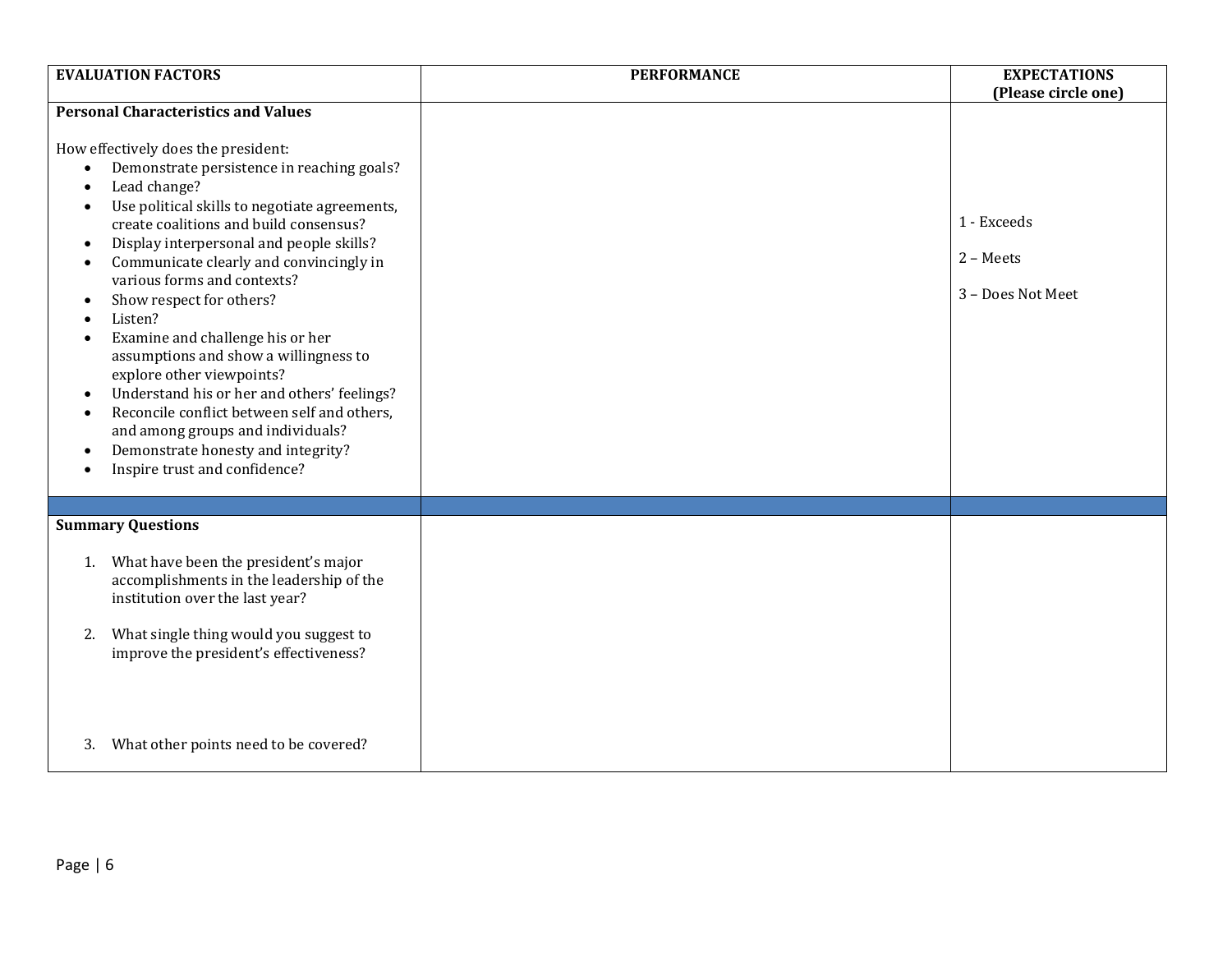## **Evaluation Rating Definitions**

# **Exceeds Expectations:**

- Significantly and consistently exceeds expectations(s) by producing a high quality and quantity of work.
- Undertakes additional job functions/duties, through own initiative, that further the goals of and make significant contributions to the institution.
- Is dependable, highly reliable and follows through on all provided or otherwise undertaken initiatives or requests and is effective in a variety of settings including one-on-one communications, writing skills, correspondence, and public situations.
- Demonstrates exceptional in-depth knowledge of the job functions/duties and is highly recognized by others within the University community.
- Exhibits model behavior that exemplifies the values and qualities of the organization and that is worthy of emulation.
- Skillfully and in a highly reliable manner handles multiple and varied types of tasks with competing priorities.
- Skillfully resolves conflicts in the midst of differing opinions by creatively developing a compromise within competing interest.
- Exhibits teamwork or is a team player in varied settings and influence others to work collaboratively to bring about a positive impact while furthering the goals of the institution.

## **Meets Expectations:**

- Competently performs job functions/duties on a day-to-day basis and regularly meets expectations and job description requirements with some tasks performed beyond expectations.
- Routinely meets expectations and role requirements by producing a high quality of work on a consistent basis.
- Possesses full knowledge of job functions/duties, as well as, other related aspects of the institutions, with the ability to explain and articulate such aspects clearly to others.
- Is dependable, highly reliable and follows through on all assignments or requests.
- Is recognized by peers, supervisors, faculty, students, and other stakeholders as collaborative, skilled, and reliable.
- In representing the department, division or organization, effectively interacts with peers, supervisors, other University staff, students, parents, and the public.
- Consistently exhibits model behavior that exemplifies the values and qualities of the institution.
- Exhibits teamwork or is a team player in varied settings without prompting and works collaboratively with others.
- Demonstrates the ability to take on progressive responsibility with a high level of success.